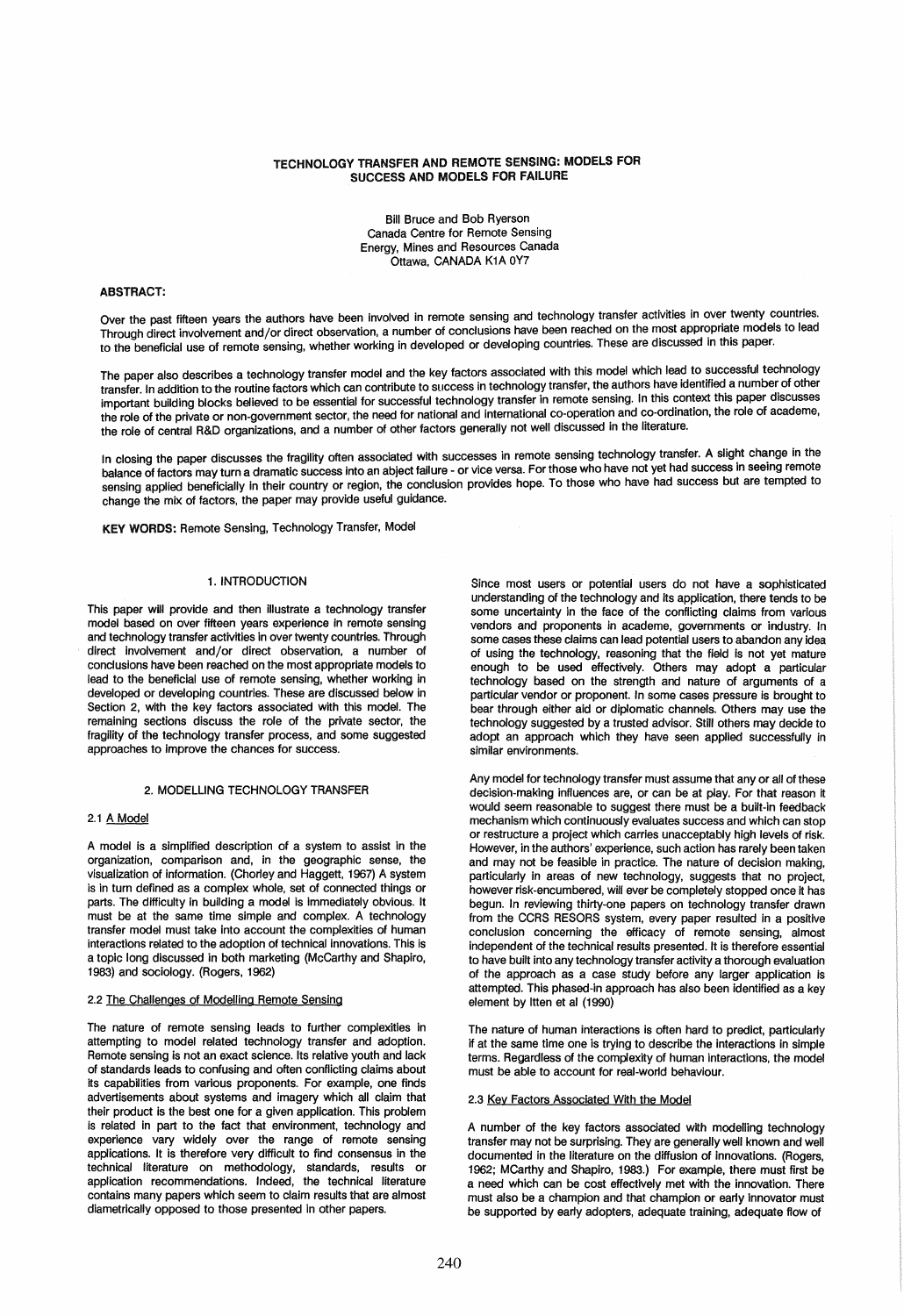information, etc. In addition, any technology transfer activity must take into consideration local social customs and the politicaleconomic situation. These routine factors are reviewed and cases are cited. A number of other authors have specifically addressed what they consider to be the key issues involving technology transfer and remote sensing. Many of these are concerned with the issues of education and training (Milne, 1990), financial concerns and institutional arrangements (Forster, 1990), obstacles (Specter, 1989), and the need for phased introduction of technology (Itten et al, 1990).

## 3. TECHNOLOGY TRANSFER AND REMOTE SENSING PROGRAM DEVELOPMENT

## 3.1 Background

A model for technology transfer in remote sensing has evolved at the Canada Centre for Remote Sensing (CCRS) over a number of years.\_The model is based on direct experience in and observation of the processes of development and implementation of remote sensing technology and applications across Canada and in a wide variety of settings internationally. (He, et ai, 1991; Ryerson, 1989) This model embodies the recognition that technology transfer is not a single process but a complex of interrelated processes which is influenced by these process interactions, by pre-conditions and by environmental conditions.

## 3.2 Overview

The CCRS model suggests that technology transfer programs be defined in terms of a series of essential program elements which can be grouped logically into phases of program development. This structure is illustrated in Figure 1, and described below.

The model recognizes that perhaps the greatest single influence on technology transfer is resistance to change. It further explores the sources of resistance in both organizational and human contexts.

Resistance in both contexts is then linked to the concept of risk as it applies to the adoption of technology. The model promotes the importance of understanding and measuring sources of technology risk as a key priority for any technology transfer program or effort. It provides a logical structure for the classification, integrated assessment, and management of risk.

The analysis of risk is presented in the context of a risk management equation. The risk management equation has been developed as a mechanism to encourage the deliberate, structured and realistic analysis of risks. It is based on the recognition that available expertise and experience in risk assessment varies significantly among the categories of risk; and assessments of risk can conceal significant inconsistencies as a result. Within each risk/source category the model provides a basis for estimating the level of associated risk.

#### 3.3 Program Elements

Effective technology transfer is a very demanding activity. Of great importance to the process is recognition of the program elements which must be in place to implement and support the scientific and technological activities which are necessary. These ideal program elements can be grouped into logical phases or stages which build upon one another toward the goal of self-sustaining technology transfer. The program elements and phases of program development are summarized graphically in Figure 1.

3.3.1 Enabling Phase At the earliest stage of remote sensing program development it is essential to focus upon establishing prerequisite or enabling elements:

Policy Policy at the highest political level should specifically empower the efforts to implement remote sensing. This is rarely, if ever, the case in practice. If an empowering policy does not exist, technology transfer activities must at least be supported within a more general enabling policy. In other words, existing national policies would not likely specifically anticipate and empower the

establishment of a remote sensing program. However, policy might exist which supports goals of technological advancement. sustainable development, economic growth or environmental stewardship which COUld. In turn, result in opportunities for the use of

remote sensing tools.

Mandate Remote sensing technology has generally been established or focused within one organization or administration, often a national remote sensing centre or a national remote sensing program. In either case it is important that the institution be created with, or negotiate, an appropriate mandate. Technology will not thrive long in an organization which cannot count technological responsibilities within its formal mandate. Lack of mandate clarity with respect to technology has often slowed or otherwise frustrated the development and adoption remote sensing. At the same time, the remote sensing organization should not be competing within mandated areas of other groups responsible for the various natural resources being evaluated.

Management Management of technology transfer requires unique skills. Such skills must be nurtured over time and must be regarded as desirable within an organization. The existence and development of the required management skills is a fundamental enabling requirement for successful technology transfer. If the required skills do not exist or are not valued or encouraged within the organization, technology transfer potential would be significantly reduced.

3.3.2 Empowerment Phase The enabling phase establishes the preconditions for a successful program of remote sensing technology transfer. The empowerment phase establishes and embodies the conditions and authorities required to nurture development of the expertise and capability upon which sustained technology transfer will depend.

Information Access to information is often overlooked as a fundamental element of the empowerment phase of technology transfer. Adequate and continuing access to current information on technology, applications and program management are essential to sustained technology transfer. This has been clearly recognized in the successful ESCAP/UNDP program in the Asia/Pacific region. (He et ai, 1991)

Education and Training In recent years the importance of education and training to innovation and technology transfer has been widely recognized. (eg. Milne, 1990) To date, however, recognition has not generally been confirmed by level of effort or funding in remote sensing programs. This situation will have to be addressed through careful assessment of training needs and intensive program and curriculum development. In Canada a number of workshops have been developed for a variety of audiences. These materials are now being used internationally. (See Bruce and Press, for example.) Similarly the Regional Remote Sensing Program run by ESCAP, has developed an approach to disseminating information through workshops and published records of meetings. (He et ai, 1991.)

Infrastructure The element of technology transfer which has traditionally received the greatest attention has been infrastructure. Infrastructure development is the program element which is most associated with tangible and visible results. It is also one which tends to appeal to national concerns in the areas of sovereignty, sustainable development and assured access to data on natural resources or information of a potential strategic nature. Nationalistic justifications may help account for the fact that for large parts of the globe a larger number of satellite receiving stations have been established than may be needed to provide a secure source of data.

Hardware and facilities have always competed very aggressively and successfully with the development of the "soft" , less visibly impressive, infrastructures of information and education and training. Redress of this imbalance is essential to minimize the risks associated with technology transfer.

Experience No combination of facilities, information and skills can be expected to sustain technology transfer without the opportunity (time and budget) to develop experience appropriate to specific operational needs. Experience is something which, once gained, is always relevant, particularly in a rapidly evolving technology setting an ever changing problem spectrum.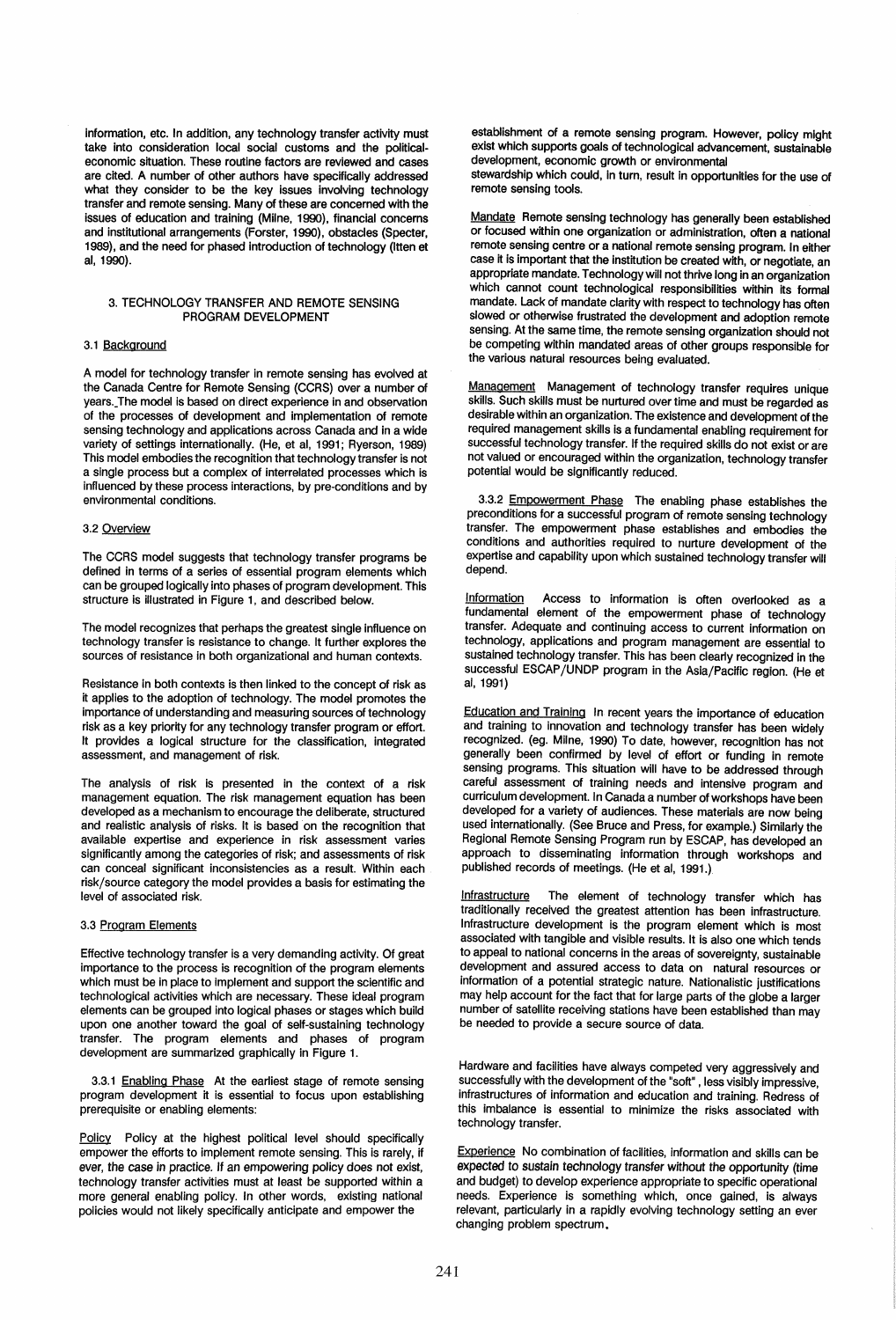3.3.3 Implementation Phase The consolidation of program and capability are only the beginning of the technology transfer process. Unless these elements are embodied in a proactive and self-sustaining applications environment little operational technology transfer can be anticipated.

Demonstration It is essential that the promise of technology, infrastructure and capability translate into physical demonstrations relevant to perceived needs. These demonstrations must also be sensitive to the issues of technology availability and acceptability addressed below, as well as to the cultural aspects of the specific applications environment. This local sensitivity is a strong feature of successful programs. (He et ai, 1991)

Application While the Geomatics literature boasts literally thousands of demonstrations, it has been observed (Failloux, 1989) that very few of these have been translated into operational applications. Weakness or absence of linkages between technology development, applications and problem-related needs and a parallel Imbalance in technology vs applications funding have been common and seemingly unavoidable characteristics of remote sensing programs in developed and developing nations alike.

Integration For many years remote sensing applications were simply explorations of but one technology applied to natural resource problems. Recently, with heightened awareness and new technology capabilities, the need to integrate remote sensing with other technologies as well as with existing mapping and management systems has been addressed more frequently.

Domestic R&D The development of an independent R&D capacity is essential to sustain the processes at work during the implementation phase of technology transfer. This capacity may not and perhaps should not be fully independent of outside influences or contacts. However, sufficient indigenous capacity must exist to ensure that trends in research are responsive to domestic needs, priorities and conditions. This has been a particularly Important thrust of the International Development Research Centre (IDRe) program in remote sensing. (Valantin. 1991).

#### 4. RISK MANAGEMENT

#### Technology Doesn't Transfer Itself

Early in the development and demonstration of most technologies, the obvious potential benefits of its application seem evident and compelling to all - except those who might employ the technology as a tool. In remote sensing the level of resistance to innovation from traditional resource management disciplines was severely underestimated during the 1970s and much of the first half of the 1980s. Applications which may have seemed self-evident to the technologists and repeated demonstrations which have appeared definitive have often failed to overcome resistance to change.

Experience has demonstrated that beyond careful program development, structuring and management; successful technology transfer will require deliberate efforts to earn the confidence of potential adopters. Simply showcasing the specifications and potential performance of the new tools has proven consistently Insufficient. (Plourde, et ai, 1983; Dobbins et ai, 1983; Ryerson et ai, 1983; Ryerson and Amason, 1981).

These efforts must approach the question of resistance to change from the adopters' perspective.

The technology transfer strategy must address the following questions:

-How do we RECOGNIZE resistance to innovation or change? -What is the relationship between RESISTANCE and RISK? -What are the SOURCES OF RISK? -How can we MODEL technology risk? -How can we MANAGE technology risk?

These questions are dealt with in the second component of the technology transfer model described here.

## 4.1 Resistance to Change

Resistance to change must be recognized for what it is - one of the natural human and organizational reactions to the "threat" or the ·promise" of change. Resistance is not necessarily an Indicator of fundamental flaws in technology. It is clear. however, that the sources of such resistance must be identified and understood if technology In capable hands is to attract greater confidence and acceptance. Resistance to technology can be characterized as a measure of the variance between science and technologies assessment of and response to societal needs; and human perceptions of the validity and value of that response (UNESCO. 1981).

Inertia and Momentum Bodies at rest tend to stay at rest - Inertia. Bodies in motion tend to remain in motion - Momentum. Both of these concepts of physics provide usefuf analogies for the human and organizational reaction to change. At both levels. change can threaten relationships and methods of operation which appear from the inside to be stable and successful. The old adage "If it isn't broken, don't fix it" is often the principle of choice. This is so, even though that this choice may breed complacency and false confidence, particularly In a rapidly evolving and increasingly demanding environment of change. We are now moving from an era when product failure was of more concern than obsolescence, to one in which obsolescence is much more likely to precede product failure. This has understandably presented individuals and organizations with fundamental challenges to traditional decision making with regard to technological change and innovation.

Inertia and momentum remain the most persistent sources of resistance to new technology. There is little that the technology transfer program can do in isolation from a broader awareness of this problem at the national level. Nonetheless, identification and quantification of inertia and momentum as sources of resistance to change can provide specific, valuable information relevant to all aspects of program planning from technoiogy development to technology transfer.

Authority Acquiring or developing the authority to implement or encourage technology change in organizations is influenced by factors such as policy, mandate and management support. These are outlined above as elements of a technology transfer program. Without clear evidence of empowerment, authority over remote sensing will either be in dispute or will be exercised with severely constrained vigour.

Elitism From its inception in the 1960s remote sensing has suffered to varying degrees from charges of elitism. It must be acknowledged as well that elitism has been promoted from within as well as being a product of biased perception from outside the technology. Perhaps the most visible and most widely recognized result of elitism In the technological establishment has come to be termed "technology push". Faced with frustration over what is seen as resistance to innovation, the technology establishment has often resorted to promotion of technology as a benefit in its own right quite apart from application. The reasoning being that in the presence of high technology, applications will be encouraged to evolve more quickly than they would in a more technology-limited environment. While there is some empirical justification for this view, the simple presence of ever more sophisticated technology has not generally been rewarded with equivalent growth in applications or technology transfer. Indeed, in some cases, it has fostered an anti-technology reaction from the user.

Assessing and Managing Risk Research in such varied areas as theories of Innovation and negotiation (Neirenberg, 1968) have long recognized that real CHANGE takes place only as a response to recognition of NEED. The assessment of need is influenced at least as much in terms of RISK as it is in terms of benefit. If risk can be equated with resistance to change or innovation, then assessment of risk must be a fundamental strategy of any technology transfer program or effort.

A strategy to manage risk must consider the following basic elements:

#### -Identifying the sources of risk

-Understanding the risks from the adopter's perspective -Taking action to control and reduce risk, both real and perceived.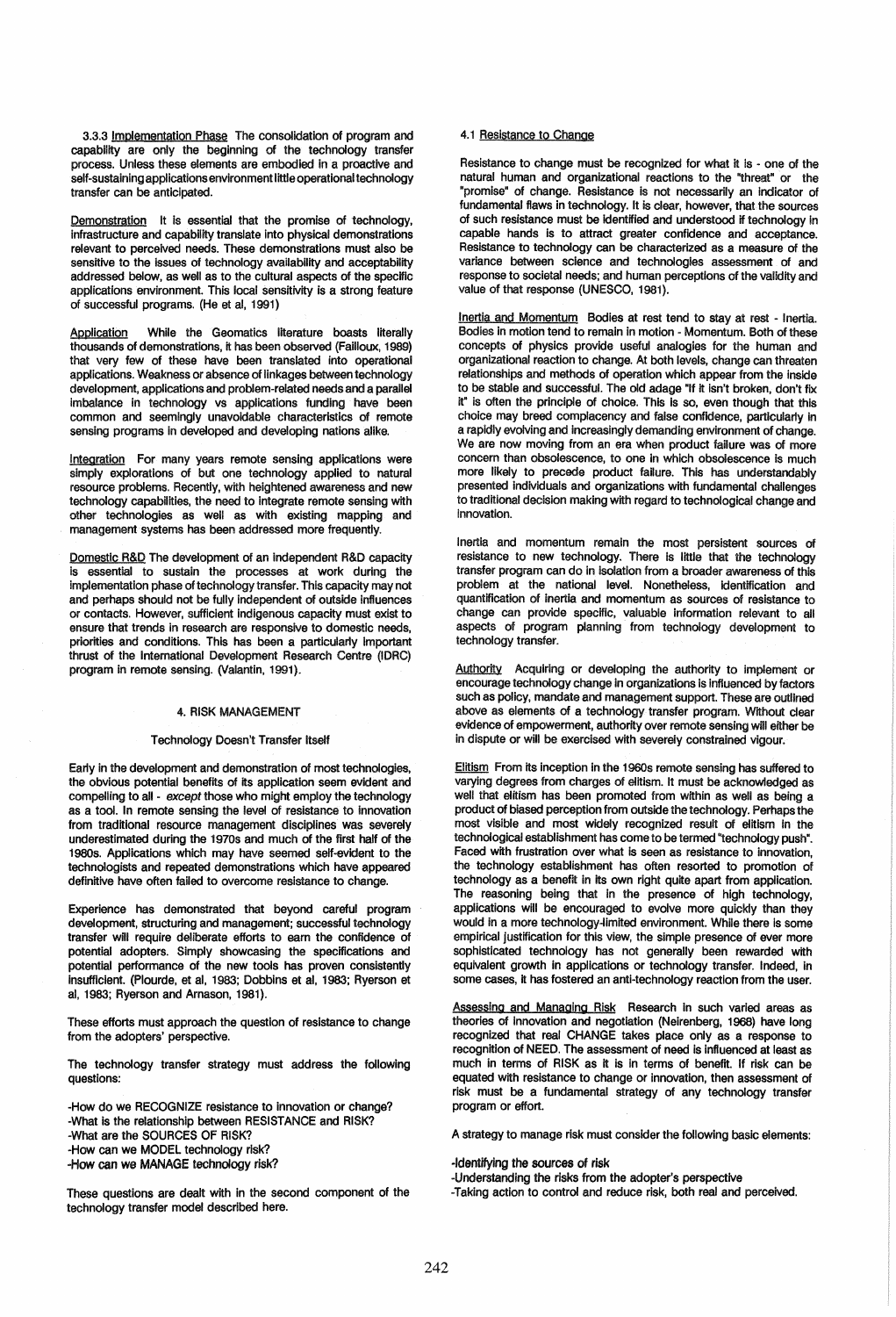Many of the risks associated with the adoption of new technology can be controlled if their sources and implications are understood. In remote sensing, understanding of risks has lagged behind technology expansion. The level of effort devoted to understanding the sources of risk has been comparatively weak and uneven. Consequently, the risks associated with remote sensing are often much more fully accounted for from the technology perspective than they are from the applications perspective.

4.2.1 Sources of Risk Feasibility.... "Can it be done?" This element of risk - technical feasibility - has traditionally received the most attention in remote sensing programs. Correspondingly, sources of information, expertise, advice and support in this area are plentiful. The risk due to technical feasibility can be assessed for a given application from low to high. Risk would be considered to be low, for example, when successful transfer requires only replication of published, proven methods demonstrated under identical conditions (environmental, infrastructure, human resources). In practice, however, this is an unrealistic expectation.

Moderate risk would be associated with applications for which demonstrated methods would require adaptation to local conditions, needs and constraints. As acceptance of the technology expands, so to do the opportunities to carry out such applied research and so to does the relevant information and expertise. Much work of this type is now being reported in the literature and much expertise exists in the consulting or value-added industry in Canada and elsewhere. (Anon., 1992)

High risk of technical feasibility is associated with applications requiring original basic research with little directly applicable guidance. Basic research is directed at long term goals. The capability to implement and sustain such research is a requirement for self-sustaining adoption of remote sensing. Establishing this capability must itself be considered a long term objective, lower in priority to the more immediate requirement for low or moderate risk applications demonstration. In most cases such work is done by groups such as the author's agency. (Teillet et ai, 1992)

Availability...."Can we do it in practice?" Much potentially valuable remote sensing research has never been extended to the real-world conditions and constraints under which the application would be implemented or transferred operationally. To do so requires consideration of the factors identified in Figure 2.

These factors include; cost, human resources, geography, infrastructure, supply and support. To answer many of the questions associated with availability of technology requires knowledge and a perspective which the technology providers rarely can be expected to have had the opportunity or orientation to develop. Such questions might concern the implication of cultural, geographic or religious tradition on the perception of the role and appropriateness of technology. Evaluation of availability must, however, go beyond any paternalistic or protectionist assessment of what is appropriate. It must consider the full range of factors which will determine whether or not technology will germinate, take root and grow at a stable and productive rate.

Acceptability...."The Bottom Line" In the final assessment of risk, it is not the performance or availability of technology which often really matters. What really matters is the perception of acceptability of the technology's contribution to the body of information which will serve as a basis for decision making. Figure 3 outlines several of the most common challenges to acceptability. It also identifies strategies which can be implemented to address these challenges.

Our experience suggests that for successful technology transfer the cultivation of positive attitudes with respect to the technology and its acceptability is as vital as is its implementation and associated applications research programs. The effort involved in changing attitudes with respect to acceptability, has in most cases, been grossly underestimated. The reasons for this are still not yet fully appreciated in remote sensing. They are, however, well documented in the literature on technology transfer, innovation and human resources development. (Rogers, 1962; McCarthy and Shapiro, 1983) Thus, while comparatively little assistance may be expected from the technology establishment; this final element of

technology transfer risk is the subject of intensive research and study in other fields of research and expertise.

Success in assessing risks due to acceptability will come only through a balanced program of investigation. Such a program will have to extend beyond what has become the traditional bounds of remote sensing research to include the socio-cultural and political contexts. These have a profound and fundamental affect on the processes and outcome of technology transfer efforts. Figure 5 illustrates a strategy which encourages the full recognition of all of the identified sources of risk in project and program planning. The simple model facilitates recognition of imbalances in the consideration given to the three primary sources of risk identified here. Through regular, structured and conscious assessment of balance of effort, the overall technology transfer risks can be reduced and minimized as the program advances. As has been indicated, successful risk management requires the acknowledgement and integration of a range of skills and experience. It is highly unlikely that any single organization or individual can provide all of the experience required at the outset of a technology integration program. Innovative approaches to partnership and teamwork are likely to be an operational requirement for successful risk assessment, and program management.

In the Canadian context, experience (encouraged and supported by high level government policy) has demonstrated that partnerships between government and industry have much to offer as a mechanism for the development of innovative teams and effective technology transfer. Government-industry cooperation has lead to many important advances in the development, integration and application of remote sensing technologies in Canada. The role played by industry in the Canadian remote sensing community is outlined below.

## 5. THE ROLE OF THE PRIVATE SECTOR

The roles of the various sectors in remote sensing in Canada have been reviewed elsewhere. (Ryerson, 1991) In that context, it is sufficient to note that government agencies have typically been responsible for international agreements to receive and archive imagery; they carry out research and systems development; they develop applications; and they co-ordinate activities within their own jurisdictions. Early private sector activities concentrated on providing goods and services to the government. As a direct result of a favourable technology transfer policy at the national level, industry has been able to capitalize on the experience gained to develop and aggressively market derived products and services to a domestic clientele and to a rapidly expanding international market.

In Canada, the private sector has been particularly important in the technology transfer process. The growth of an industrial capability in remote sensing in Canada has been aided by a Canadian government policy which strongly encourages contracting out of government technology requirements to industrial suppliers. This has provided industry with opportunities for direct exposure to government R&D programs and results, as well as to participate in the development and supply of prototype and production systems. When these advantages of partnership with government are combined with the industry's ability to respond quickly to user's needs in terms of both technology and services, the potential for effective technology transfer is increased significantly.

The Canadian experience demonstrates that the most effective role of government in the process of technology transfer has, for the most part, been that of close cooperator, rather than that of direct or intentional competitor. This does not and must not exclude the qualities of excellence which breed innovation in government programs and services. Canada's single greatest undertaking in remote sensing, the RADARSAT Program, provides the latest indication of the synergy which can evolve through government-industry cooperation. In RADARSAT there is cooperation in technology development, needs assessment, and technology transfer.

While government competition with industry is considered by the authors to be detrimental to the long term effective use of remote sensing, there are and have been useful roles which can be played by government/industry partnerships in Canada. Many of the institutional barriers to remote sensing adoption have been overcome through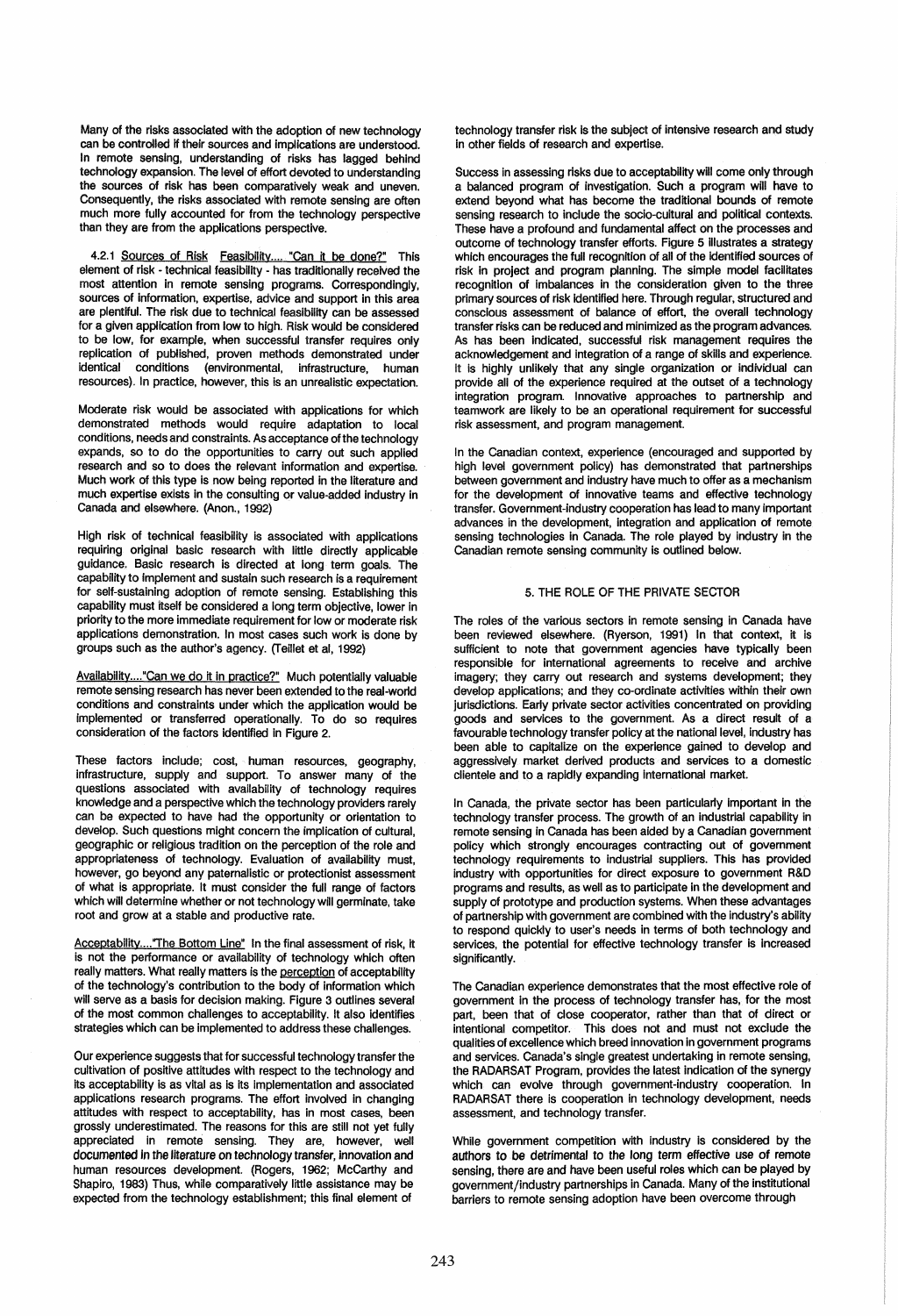such mutually supportive partnerships. The industry's closeness to the domestic and international marketplace can provide it with a unique and useful perspective on what applied research must be done. Governments, on the other hand, have a useful perspective on the international research scene, the technology frontiers being crossed and access to the information provided by the Embassy network throughout the world.

In closing on the issue of government/industry relations, it should be noted that the two largest remote sensing oriented companies in Canada (and the WOrld) did not face competition with their governments. They instead formed strategic partnerships with governments which saw them provide products and services, while the governments did some basic research and provided an environment in which the industry could grow and reach into international markets with high quality products and services. Increasingly these products and services are based on sound research and development done in partnership between government and industry. Recently, the larger players in industry have taken on more self-funded research of a strategic nature to meet their own long term needs.

## 6. CONCLUSIONS

This paper has discussed the major impediments to the adoption of remote sensing and has presented a technology transfer model based on the authors' experience as well as on work done in other fields. While other models and approaches have been and will be successful, they will share the basic elements of the model suggested here. The key common factor in successful programs is the willingness for the technology proponent to be sensitive to both the real and perceived needs and capabilities of the user.

## **REFERENCES**

Anon. 1992 Resource Mapping for a Developing World Canada Centre for Remote Sensing, Energy Mines and Resources, Ottawa, Canada. (8p.)

Anon. (1981) "Societal Utilization of Scientific and Technological Research" Science policy studies and documents #47 UNESCO, Paris (34p.)

Bruce, B. and D. Davidson,(1991) "GIS for Decision-Makers: An Exercise in Operational Risk Management" Eighth Thematic Conference on Geological Remote Sensing Environmental Research Institute of Michigan, Denver Colorado

Bruce, B. and H. Press, (1990) "Project Planning and Risk Management" Workshop Curriculum Package, Canada Centre for Remote Sensing. Ottawa, Canada (50p.)

R.J. Chorley and P. Haggett (1967) Models in Geography Methuen: London

Dobbins, A., R.A. Ryerson, J. LeBlanc-Cooke and R. Plourde (1983) "Overcoming Project Planning and Timeliness Problems to Make Landsat Useful for Timely Crop Area Estimates" 8th Canadian Symposium on Remote Sensing, Montreal, Canada.

Failloux, F. (1989) "Land Information and Remote Sensing for Resource Management in Sub-Saharan Africa: A Demand-Driven Approach" World Bank Technical Paper #108 World Bank, Washington D.C.

Forster, B. (1990) "Remote Sensing Technology Transfer: Problems and Solutions" Proc. 22nd International Symposium on Remote Sensing of Environment (Bangkok) ERIM, Ann Arbor, Michigan, USA. 209-217.

He, C., R. Ryerson, and B. Haack (1991) "The ESCAP/UNDP Regional Remote Sensing Program for Asia and the Pacific· Proceedings, Annual Meeting, ASPRS, Baltimore, Md. USA.

Itten, K.T., P. Schmid, and R. Humbel (1990) "Remote Sensing Technology Transfer in Development Cooperation" IGARSS '90 Proceedings, IEEE 2345-2349.

McCarthy, E.J. and S.J. Shapiro (1983) Basic Marketing Homewood, Illinois: A.D. Irwin

Milne, T. (1990) "Educational Aspects of Technology Transfer" Proc. 22nd International Symposium on Remote Sensing of Environment (Bangkok) ERIM, Ann Arbor, Michigan, USA. 219-232.

Nierenberg, Gerald I. (1968) "Art of Negotiating" Hawthorn Books Inc., New York

Rogers, E.M. (1962) Diffusion of Innovations New York: The Free Press.

Ryerson, R.A. (1991) "Remote Sensing in Canada" Geocarto International 6 (3) 79-83.

Ryerson, A.A. (1989) "Remote Sensing in Canada: A Profile of Successful Commercialization" in Workshop on Commercialization, Regional Remote Sensing Program, UN/ESCAP, Bangkok.

Ryerson, A.A., A. Dobbins and C. Thibault (1983) "Overcoming Technical Problems to Make Landsat Useful for Timely Crop Area Estimates" 8th Canadian Symposium on Remote Sensing Montreal, Canada. 495-505.

Ryerson, R.A. and R. Arnason (1981) "Visual Analysis of 1:250,000 Landsat Data for Forage Assessment During the 1980 Drought in Western Manitoba" 7th Canadian Symposium on Remote Sensing Winnipeg, Manitoba 83-87.

Specter, C. (1989) "Obstacles to Remote Sensing Commercialization in the Developing World" International Journal of Remote Sensing 10 (2) 359-372.

Teillet, P., B. Guidon, K. Staenz, M. Lasserre, R. Landry, J. Pouliot, G. Fedosejevs, M.Adair and D. Schanzer (1992) "Recent Advances in Scene Physics and Analysis at the Canada Centre for Remote Sensing" 15th Canadian Symposium on Remote Sensing. Toronto, Canada, June. (In press)

Valantin, R. (1991) "IDRC Programs on Remote Sensing" Presentation to the UN Sponsored Workshop on Remote Sensing in the Developing Countries, Montreal, Canada. October 1991.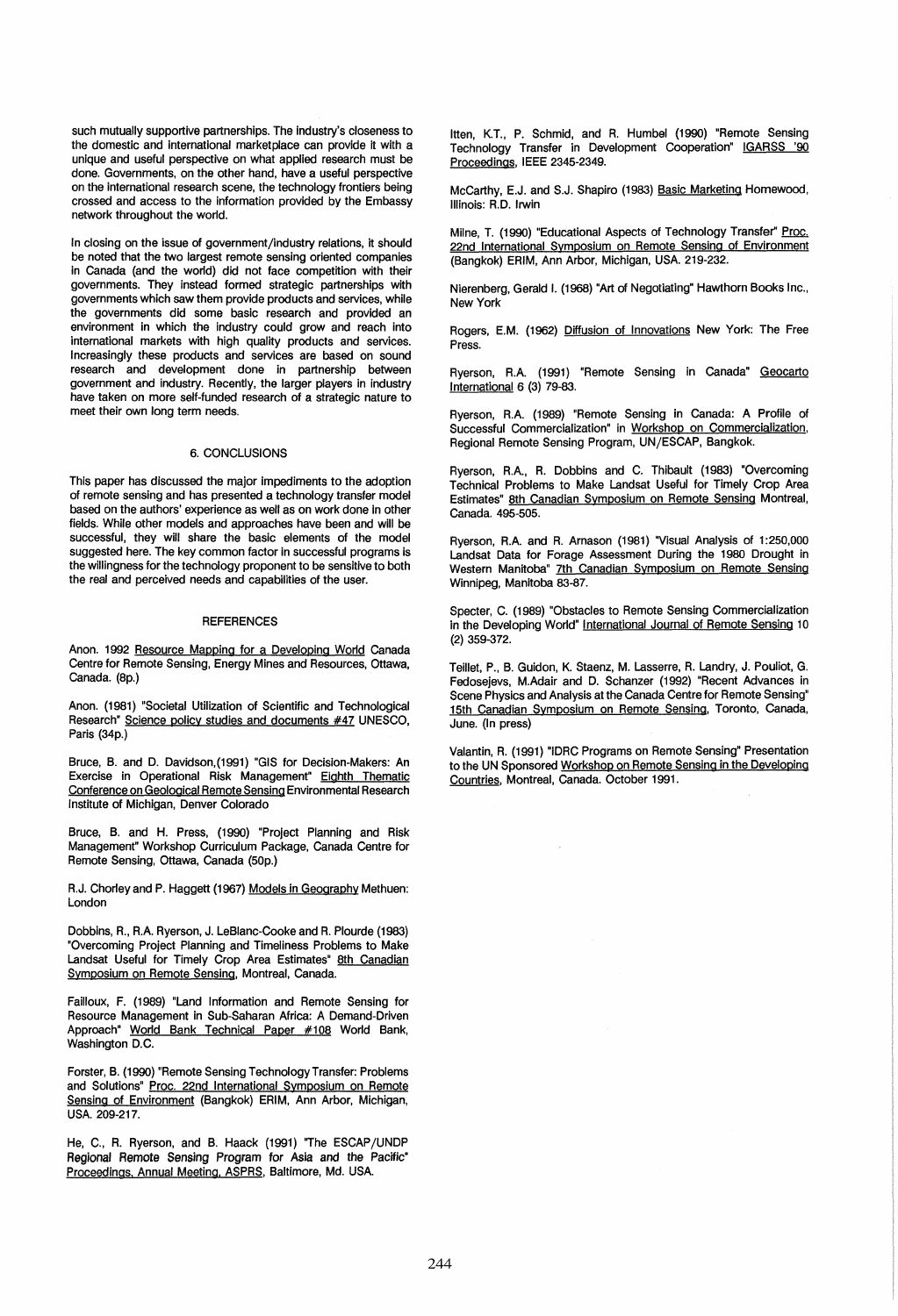







|                  | <b>AVAILABILITY OF TECHNOLOGY: Factors to Consider</b>                                                                                |
|------------------|---------------------------------------------------------------------------------------------------------------------------------------|
| <b>COSTS</b>     | - the REAL costs (purchase, O&M, replacement, training)                                                                               |
| HUMAN FACTORS    | - workforce size, depth, culture and traditions, performance<br>gaps and training needs.                                              |
| <b>GEOGRAPHY</b> | - where is the PROBLEM?the TECHNOLOGY?<br>- where are the DECISIONS MADE?                                                             |
|                  | <b>INFRASTRUCTURE</b> - adequacy of existing FACILITIES & CONDITIONS.<br>- level of available SUPPORT.<br>- availability of TRAINING. |
| RS/GIS DATA      | - data availability, reliability, consistency, security.                                                                              |

Figure 3